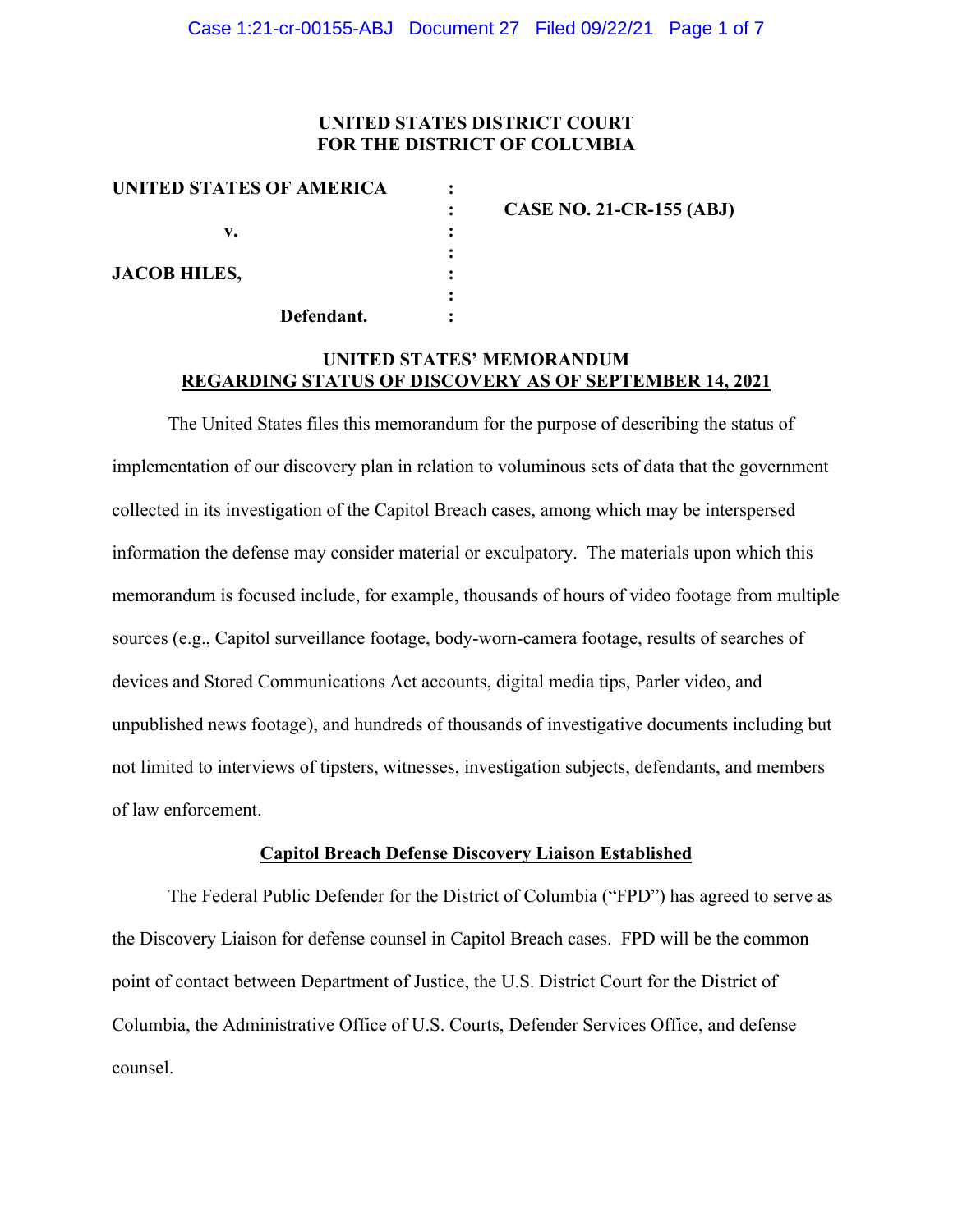### **Status of Defense Access to Discovery Databases**

As noted in our Memorandum Regarding Status of Discovery as of August 23, 2021 (the "August 23 Memo") (ECF No. 26), incorporated herein by reference, under our discovery plan, we will use two primary platforms to process and produce discoverable voluminous materials, evidence.com for voluminous digital media materials (e.g., body-worn-camera footage and U.S. Capitol Police ("USCP") surveillance footage) and Relativity for documents (e.g., items such as law enforcement investigation files and business records). Further, we will ensure that all Capitol Breach legal defense teams will have access to the same platforms, including technological functionality commensurate to that available to the government, for the purpose of receiving and reviewing discoverable materials.

#### *Evidence.com*

On September 3, 2021, the United States modified its contract with Axon Enterprise, Inc. ("Axon"), our evidence.com vendor. Pursuant to the modification, the government has funded a Capitol Breach defense instance of evidence.com and purchased licenses that will enable legal defense teams to gain access to a defense discovery database. The defense instance is managed and administered by FPD, and the government has no ability to log into or retrieve information from the defense instance. FPD is currently working with Defender Service's National Litigation Support Team to create a structure for distributing and tracking Axon licenses for defense counsel. As we stated in our previous memo, defense counsel can share evidence from the defense instance with individual defendants using a cloud-based file-sharing service offered by Axon called my.evidence.com (as well as provide downloaded video, except when prohibited by a sensitivity designation).

2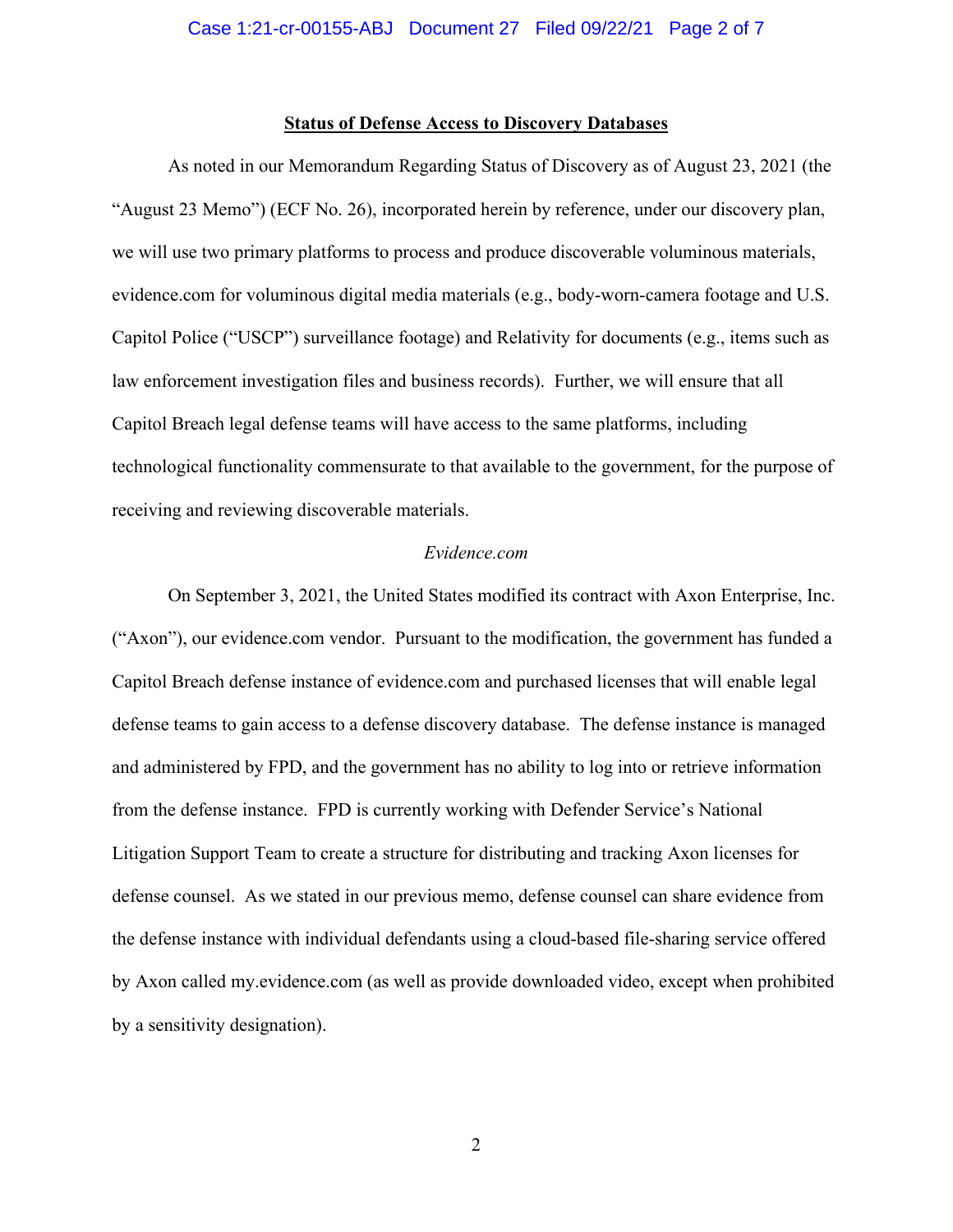### Case 1:21-cr-00155-ABJ Document 27 Filed 09/22/21 Page 3 of 7

As a result of September 3, 2021 contract modifications, we are now technologically able to share approximately 2,300 hours of body-worn-camera videos to the defense instance of evidence.com. To ensure this enormous production is organized and meaningful for the defense, we are currently categorizing and tagging the videos. Further, to ensure that the videos (which display approximately 1,000 assaults upon officers and include occasional references to personal identifying information) are adequately protected, we are also exploring whether it is technologically possible for downloading to be automatically suppressed when highly sensitive video is shared by defense counsel to defendants.

We are hopeful we will be able to transfer the body-worn-camera footage to the defense instance of evidence.com by the end of this week (Friday, September 17, 2021), and expect to produce it no later than the end of next week (Friday, September 24, 2021).<sup>1</sup>

We have uploaded approximately twenty percent of the relevant USCP surveillance footage to our instance of evidence.com (i.e., in excess of one terabyte of video, consisting of about 140 cameras, 4,900 files, and 1,600 hours of footage). We are nearly finished applying sensitivity designations to these files. We expect to be able to share them to the defense instance next week.

FPD anticipates updating defense counsel with the status of their work to distribute and track Axon licenses approximately one week after the first significant production of discovery is loaded into the defense instance evidence.com platform.

 $<sup>1</sup>$  As elaborated in our August 23 Memo, we will also provide information we have developed</sup> that will help facilitate defense review of the footage.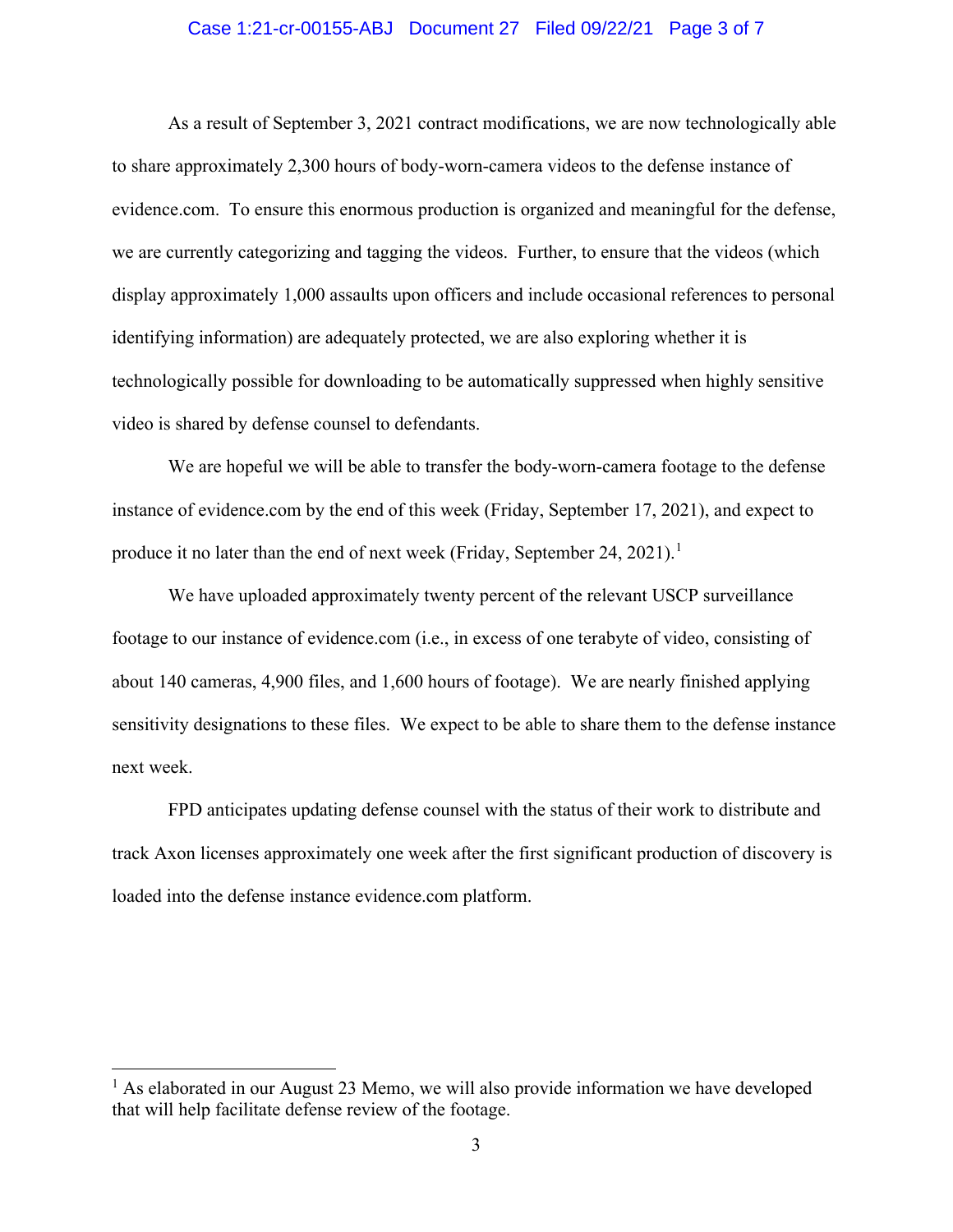### *Relativity*

Deloitte Financial Advisory Services, LLP ("Deloitte"), our Relativity vendor, has established a Capitol Breach defense Relativity workspace. We continue to work toward a modification of our contract to fund the additional hosting and support of that database. Modifying the Deloitte contract presents multiple contractual, technical, and legal challenges that were not posed by the Axon contract, but we are moving with as much haste as possible given the various complexities. We believe that by October, the contract modifications will be completed, thus allowing for defense access to the Relativity database.<sup>2</sup> To give the Court a sense of just some of the challenges that we are addressing, they include formulating concrete plans describing the staffing and technological safeguards that will be put into place to eliminate the possibility of work product being shared from one workspace to another. We must also ensure the modification, which must be fairly detailed under applicable government contracting rules and regulations, will be sufficient to support hundreds of defense cases, and are working closely with FPD in support of that effort. As this undertaking by FPD is also unprecedented, handling the contract modification correctly takes time. FPD will work with Defender Service's National Litigation Support Team to create a structure for distributing and tracking Relativity licenses and anticipates updating defense counsel with the status of their work approximately one week after the contract is modified to provide access to FPD. Finally, we must ensure that in making available hundreds of thousands of documents to hundreds of legal defense teams, we are careful to ensure that materials are properly scoped pursuant to the terms of any applicable warrants, and that access to the database is restricted in a manner that will ensure our compliance

 $2$  To be clear, while we expect the defense Relativity database will be partially populated in October, we do not expect it to be complete at that time.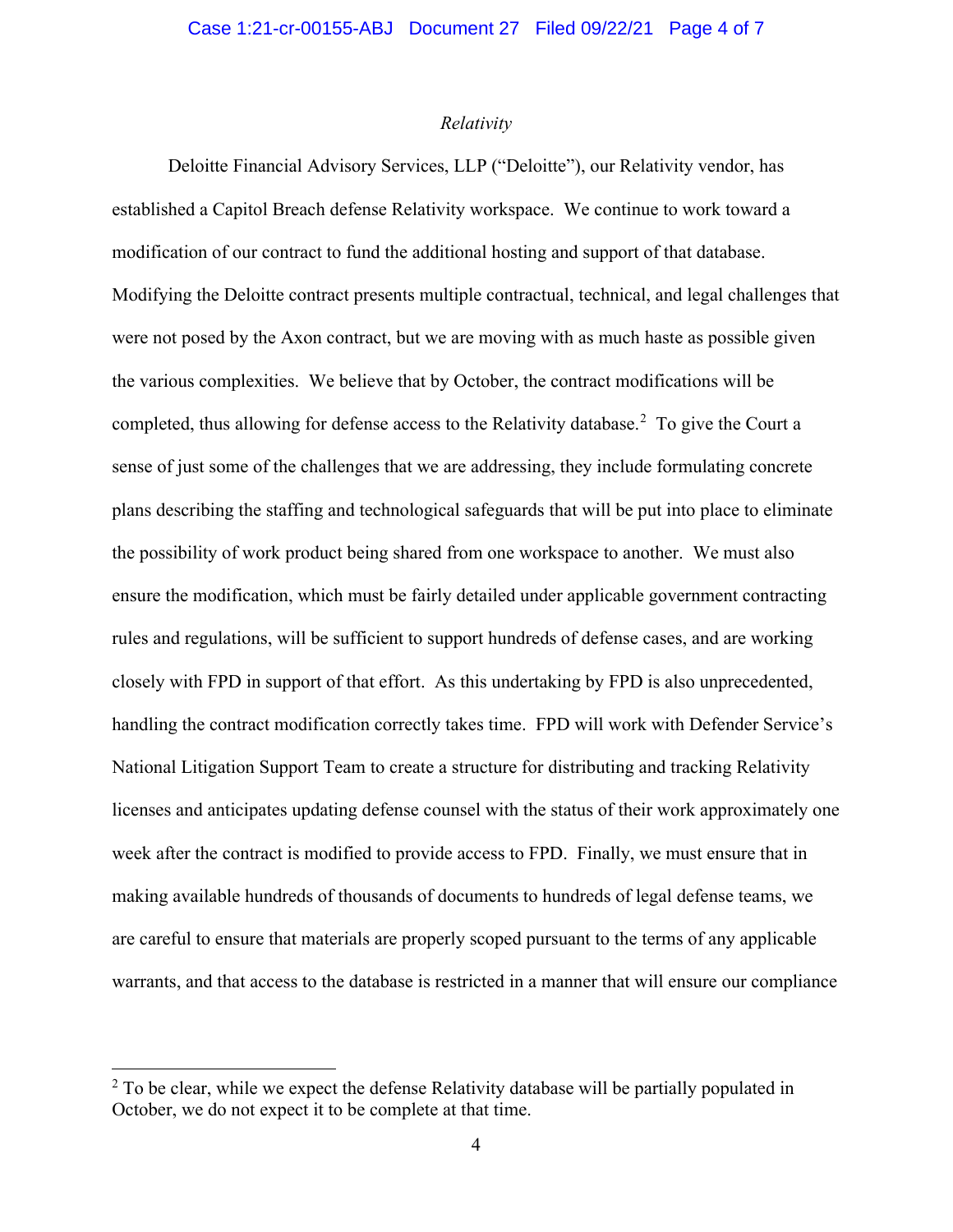#### Case 1:21-cr-00155-ABJ Document 27 Filed 09/22/21 Page 5 of 7

with applicable privacy laws. We are currently consulting with Department of Justice experts in privacy and discovery to ensure that these issues are properly handled.

Until the defense Relativity workspace is accessible, as we stated in our August 23 Memo, we will continue to provide voluminous documents from our Relativity database through individualized productions. (Any productions we make will also be added to the defense Relativity workspace.) On Friday, September 10, 2021, the Discovery Team made available for production in all Capitol Breach cases approximately 850 pages consisting of redacted reports from USCP investigations of alleged wrongdoing by USCP officers on January 6, 2021. We anticipate providing Metropolitan Police Department internal investigation reports (approximately 600 pages) by next week. We are still reviewing the approximately 30,000 files in Relativity that were provided to us by USCP.

As the Discovery Team continues to receive additional documents, we cull them of any materials potentially protected by Federal Rule of Criminal Procedure 6(e) and provide the remainder (a majority) to Deloitte for ingestion into our Relativity database for discovery review. At this time, we have provided Deloitte the following additional documents for ingestion into our Relativity database:

- Discovery productions (approximately 11,500 records) that have been made in complex Capitol Breach cases (e.g., multi-defendant conspiracies involving Oathkeepers and Proud Boys); <sup>3</sup> and
- Approximately 24,000 Federal Bureau of Investigation records.

<sup>&</sup>lt;sup>3</sup> Although these productions were already made in the relevant cases, they will ultimately be made accessible to all Capitol Breach defendants through the defense Relativity workspace.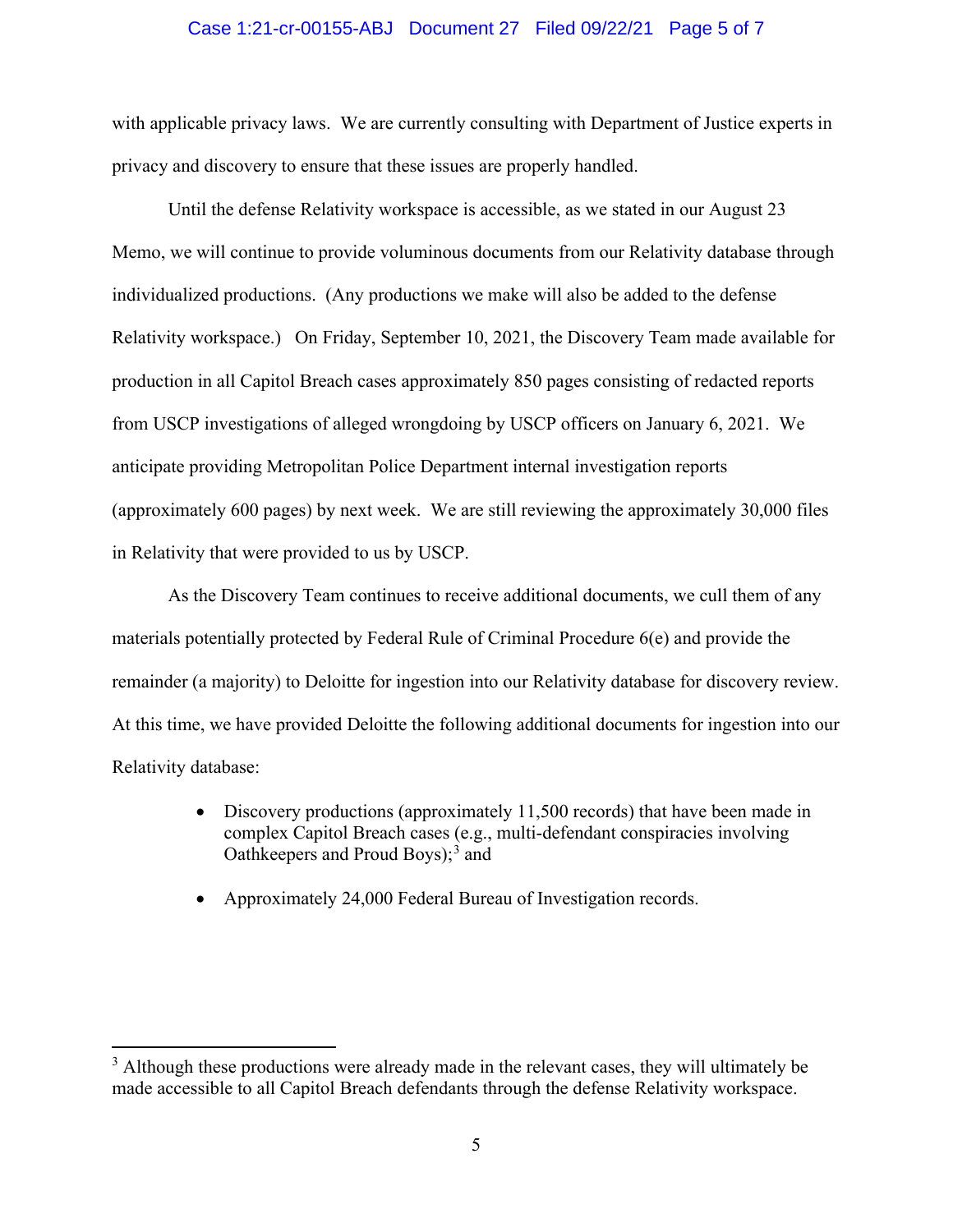# Case 1:21-cr-00155-ABJ Document 27 Filed 09/22/21 Page 6 of 7

This week, we also expect to provide Deloitte discovery productions that have been made in 75 individual cases (approximately 32,000 documents). 4 As we have described in our prior discovery status memos, the process of populating Relativity with potentially discoverable material is complicated and takes time.

# **Incarcerated Defendants**

In collaboration with FPD, we are developing proposals to increase access by incarcerated defendants to voluminous materials, which we expect to share with the D.C. Department of Corrections and to discuss within the next two weeks.

<sup>&</sup>lt;sup>4</sup> Although these productions were already made in the relevant cases, they will ultimately be made accessible to all Capitol Breach defendants through the defense Relativity workspace.